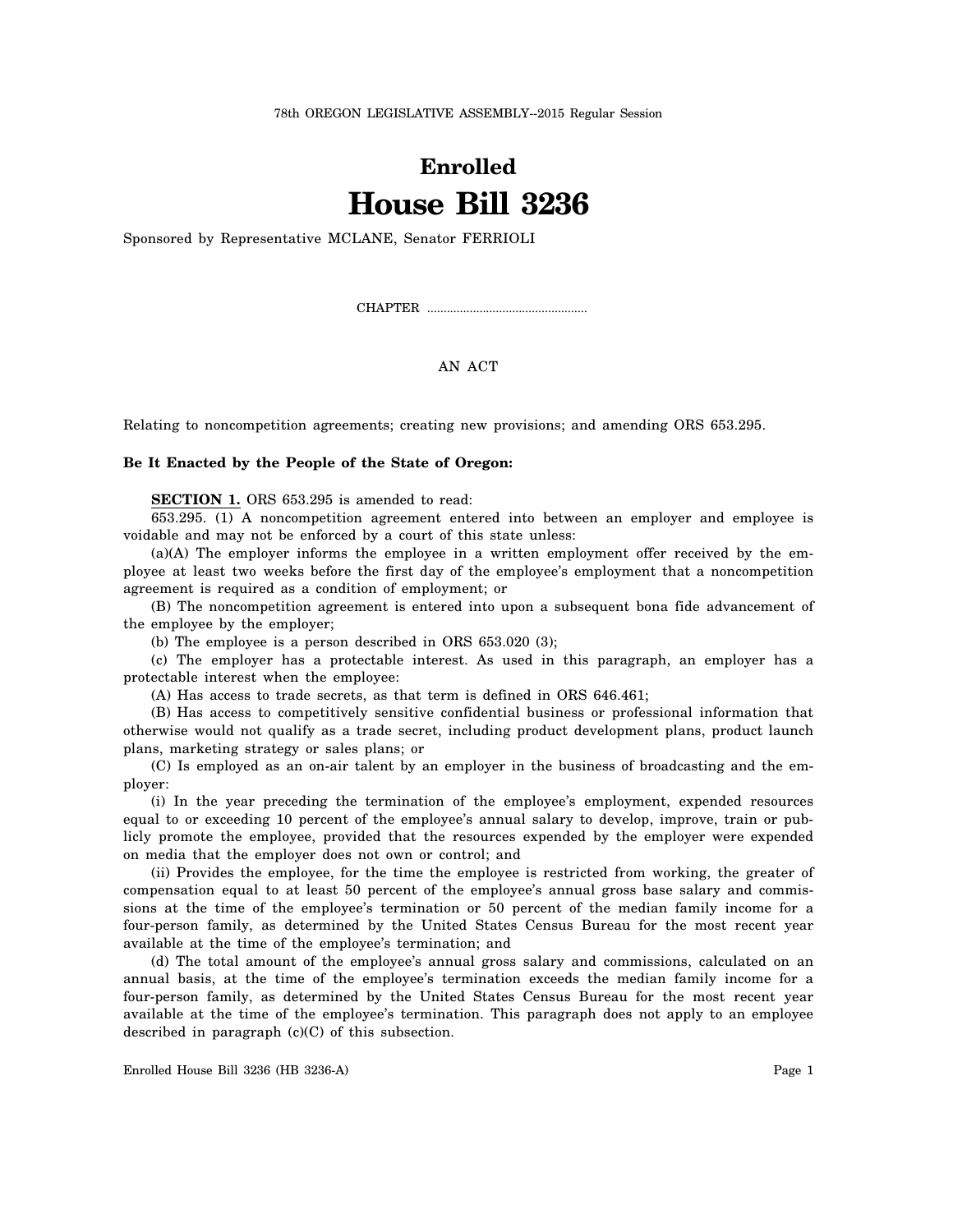(2) The term of a noncompetition agreement may not exceed [*two years*] **18 months** from the date of the employee's termination. The remainder of a term of a noncompetition agreement in excess of [*two years*] **18 months** is voidable and may not be enforced by a court of this state.

(3) Subsections (1) and (2) of this section apply only to noncompetition agreements made in the context of an employment relationship or contract and not otherwise.

(4) Subsections (1) and (2) of this section do not apply to:

(a) Bonus restriction agreements, which are lawful agreements that may be enforced by the courts in this state; or

(b) A covenant not to solicit employees of the employer or solicit or transact business with customers of the employer.

(5) Nothing in this section restricts the right of any person to protect trade secrets or other proprietary information by injunction or any other lawful means under other applicable laws.

(6) Notwithstanding subsection (1)(b) and (d) of this section, a noncompetition agreement is enforceable for the full term of the agreement, for up to [*two years*] **18 months**, if the employer provides the employee, for the time the employee is restricted from working, the greater of:

(a) Compensation equal to at least 50 percent of the employee's annual gross base salary and commissions at the time of the employee's termination; or

(b) Fifty percent of the median family income for a four-person family, as determined by the United States Census Bureau for the most recent year available at the time of the employee's termination.

(7) As used in this section:

(a) "Bonus restriction agreement" means an agreement, written or oral, express or implied, between an employer and employee under which:

(A) Competition by the employee with the employer is limited or restrained after termination of employment, but the restraint is limited to a period of time, a geographic area and specified activities, all of which are reasonable in relation to the services described in subparagraph (B) of this paragraph;

(B) The services performed by the employee pursuant to the agreement include substantial involvement in management of the employer's business, personal contact with customers, knowledge of customer requirements related to the employer's business or knowledge of trade secrets or other proprietary information of the employer; and

(C) The penalty imposed on the employee for competition against the employer is limited to forfeiture of profit sharing or other bonus compensation that has not yet been paid to the employee.

(b) "Broadcasting" means the activity of transmitting of any one-way electronic signal by radio waves, microwaves, wires, coaxial cables, wave guides or other conduits of communications.

(c) "Employee" and "employer" have the meanings given those terms in ORS 652.310.

(d) "Noncompetition agreement" means an agreement, written or oral, express or implied, between an employer and employee under which the employee agrees that the employee, either alone or as an employee of another person, will not compete with the employer in providing products, processes or services that are similar to the employer's products, processes or services for a period of time or within a specified geographic area after termination of employment.

**SECTION 2. The amendments to ORS 653.295 by section 1 of this 2015 Act apply to noncompetition agreements entered into on or after January 1, 2016.**